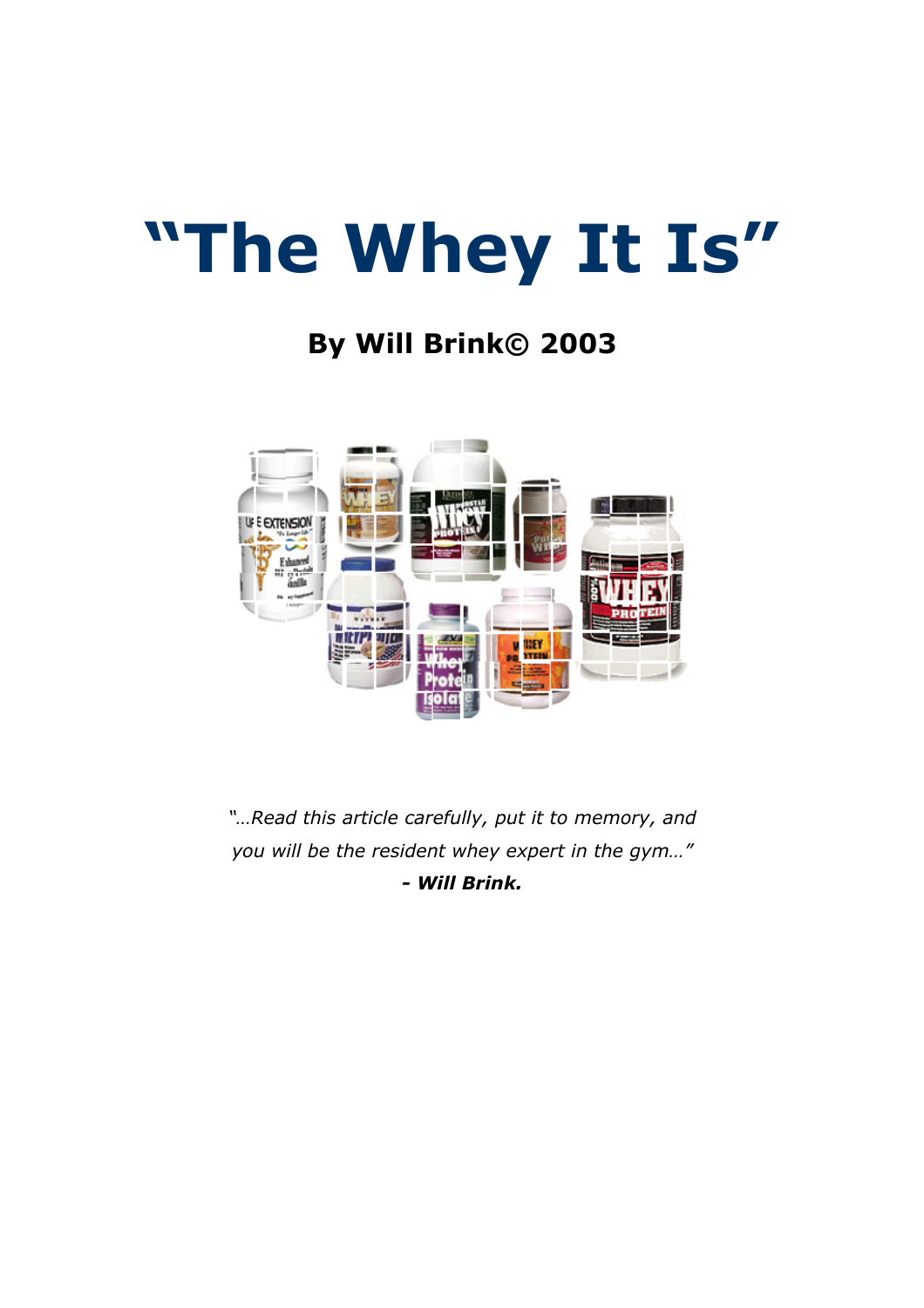#### **About the Author**



Will Brink is a columnist, contributing consultant, and regular contributor to *MuscleMag International* . He is the author of the best selling book *Priming The Anabolic Environment: A practical and Scientific Guide to the Art* 

*and Science of Gaining Muscle.* Will graduated from Harvard University with a concentration in the natural sciences, and is a consultant to major supplement companies. For a copy of Priming The Anabolic Environment, call (905) 678-2314. For a copy of his new book ANABOLIC NUTRITION go to www.MuscleBuildingNutrition.com. For all other correspondence go to www.brinkzone.com. or send a self-addressed and stamped envelope to PO Box 812430Wellesley MA, 02482. E mail address: [wbrink@earthlink.net.](mailto:wbrink@earthlink.net)

#### **More from Will Brink**

 If you enjoy this article then you can see more from Will Brink at his other websites – see full details below of his two extremely popular "ebooks" **Diet Supplements Revealed** and **Muscle Building Nutrition**.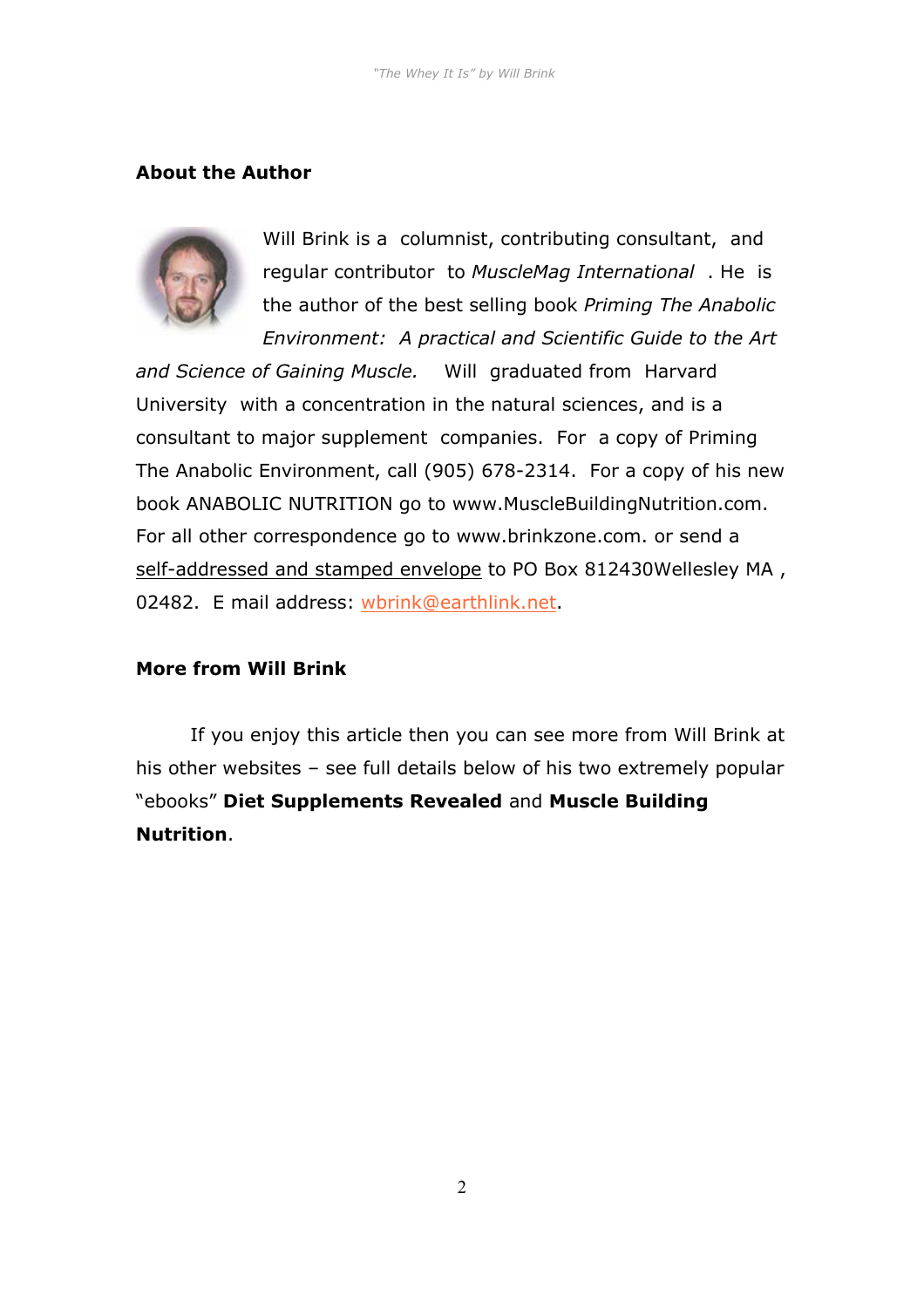#### **Don't forget to check out Will's two superb ebooks**



**[Diet Supplements Revealed](http://aboutsupplements.com/cgi/at.cgi?a=247018) -** Learn which diet and weight loss supplements burn fat fast and which are no more than hype... And discover a scientifically proven, totally personalized fat loss diet all within the next 10 minutes, by sports nutrition and supplements expert Will Brink.



**[Muscle Building Nutrition Guide and Bodybuilding Supplements](http://musclebuildingnutrition.com/cgi/at.cgi?a=247018)  [Review](http://musclebuildingnutrition.com/cgi/at.cgi?a=247018) -** Build serious lean muscle in record time with a proven muscle building nutrition plan and discover exactly which bodybuilding supplements work and which are no more than pure marketing hype, by sports nutrition and supplements expert Will Brink.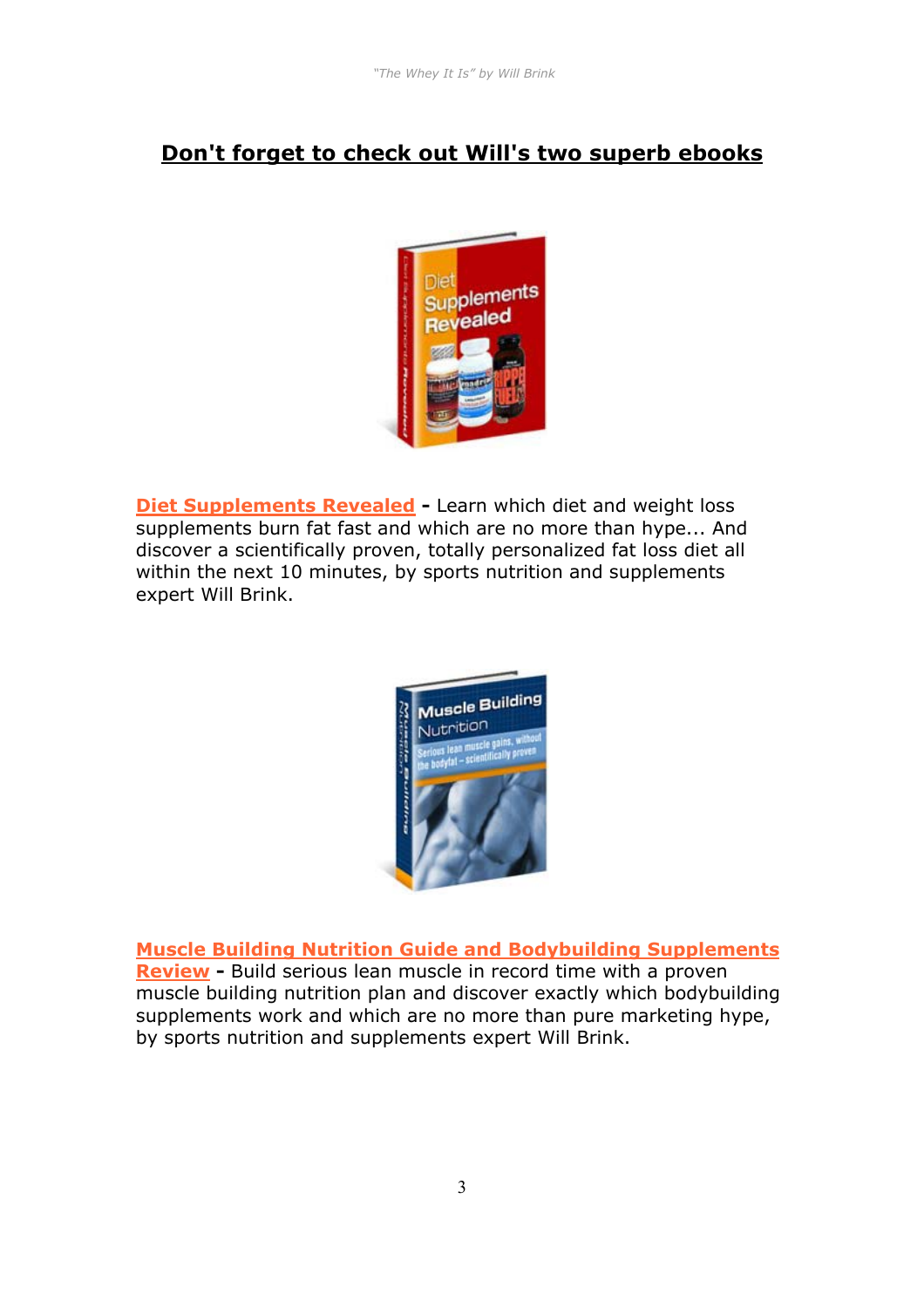#### **Feedback on Will's ebooks…**



"I commend Will Brink on his efforts to debunk sports nutrition supplements. Will's **Muscle Building Nutrition** is a must read!"

**- Lee Labrada,** Founder of Labrada Nutrition, www.labrada.com, Former world champion professional bodybuilder, IFBB Mr. Universe, top 4 placed in the Mr.Olympia for seven consecutive years.



"Combine Will's nutrition and supplement information in Will's superb **Muscle Building Nutrition** with my training tips and advice, and success is virtually guaranteed."

**- Charles Poliquin,** www.charlespoliquin.net Charles is recognized as one of the World's most successful strength coaches, coached Olympic medalists in 12 different sports.



"Will has been a major influence in my bodybuilding nutrition plan since I started to take this sport seriously. As an IFBB professional bodybuilder, I can't afford to waste time on worthless over hyped information. Will has always delivered quality information I can count on and **he is one of only a handful of people whose opinion on nutrition the pro's genuinely respect.**

**- Jamo Nezzar,**  http://www.musclejam.com Pro Bodybuilder and Fitness Consultant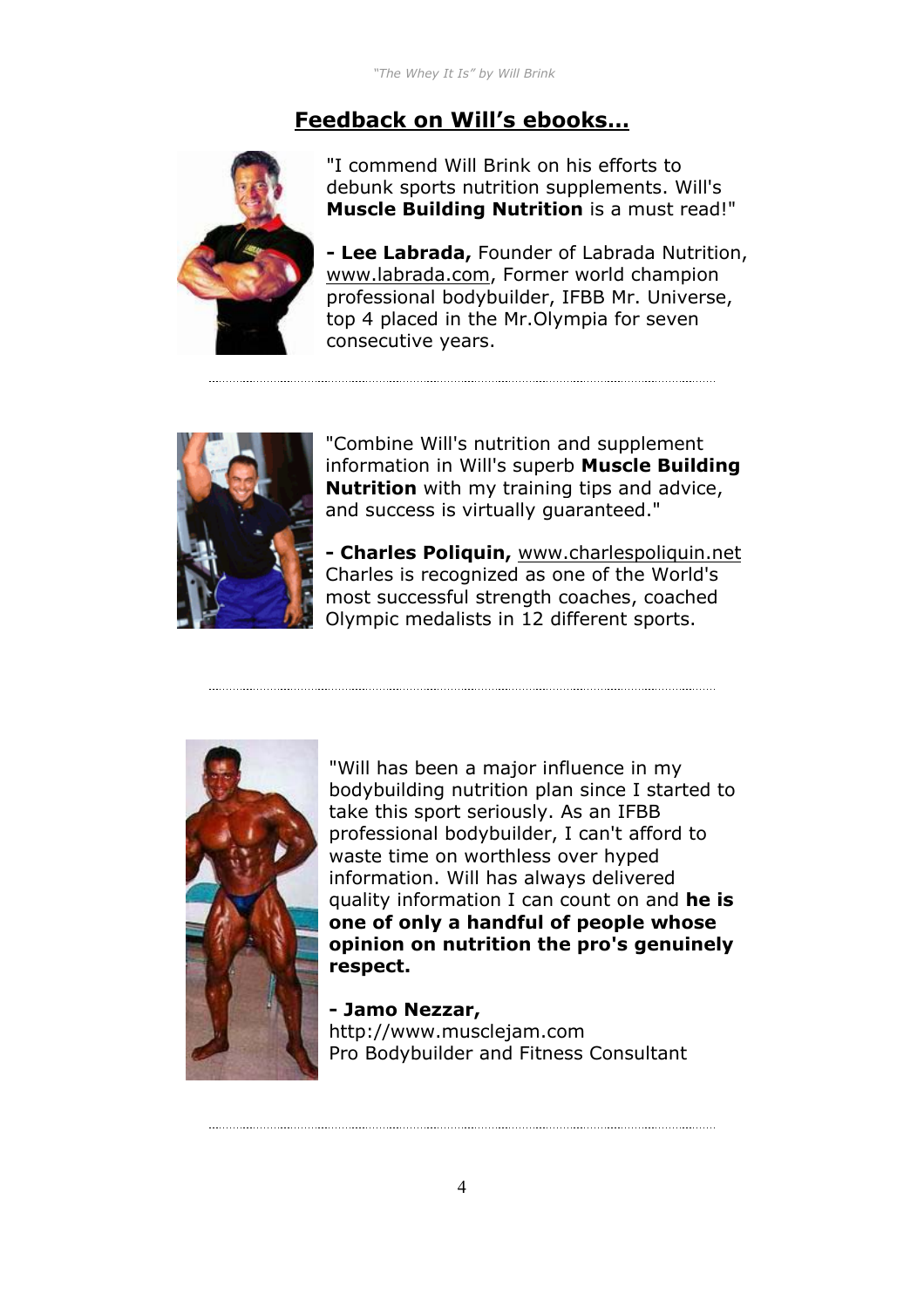#### **I dropped from 52% body fat to 15% body fat using the diet supplements, principles and information in Will Brink's Diet Supplements Revealed**



"Here are my before and after pictures. The "after" was taken on my 48th birthday (today) after a workout. I've made more progress in 3 months following the principles in your information than the entire (almost) 3 years of dieting and exercise. I never would've thought a guy my age could've done this!"

#### **- Many Thanks. Pat S.**

#### **Mot a quick fix but a steady and healthy reduction in bodyweight exactly as outlined in Will's Diet Supplements Revealed**





"I have lost over 100 pounds of fat in the past few years, while gaining muscle. I didn't do it as a crash, or quick fix diet, but as a steady healthy reduction in bodyweight as outlined in your great e-book "Diet Supplements Revealed". Your direction and knowledge of diet and supplements has been more than invaluable to my success." **- Thank you Will. Amy Fox.**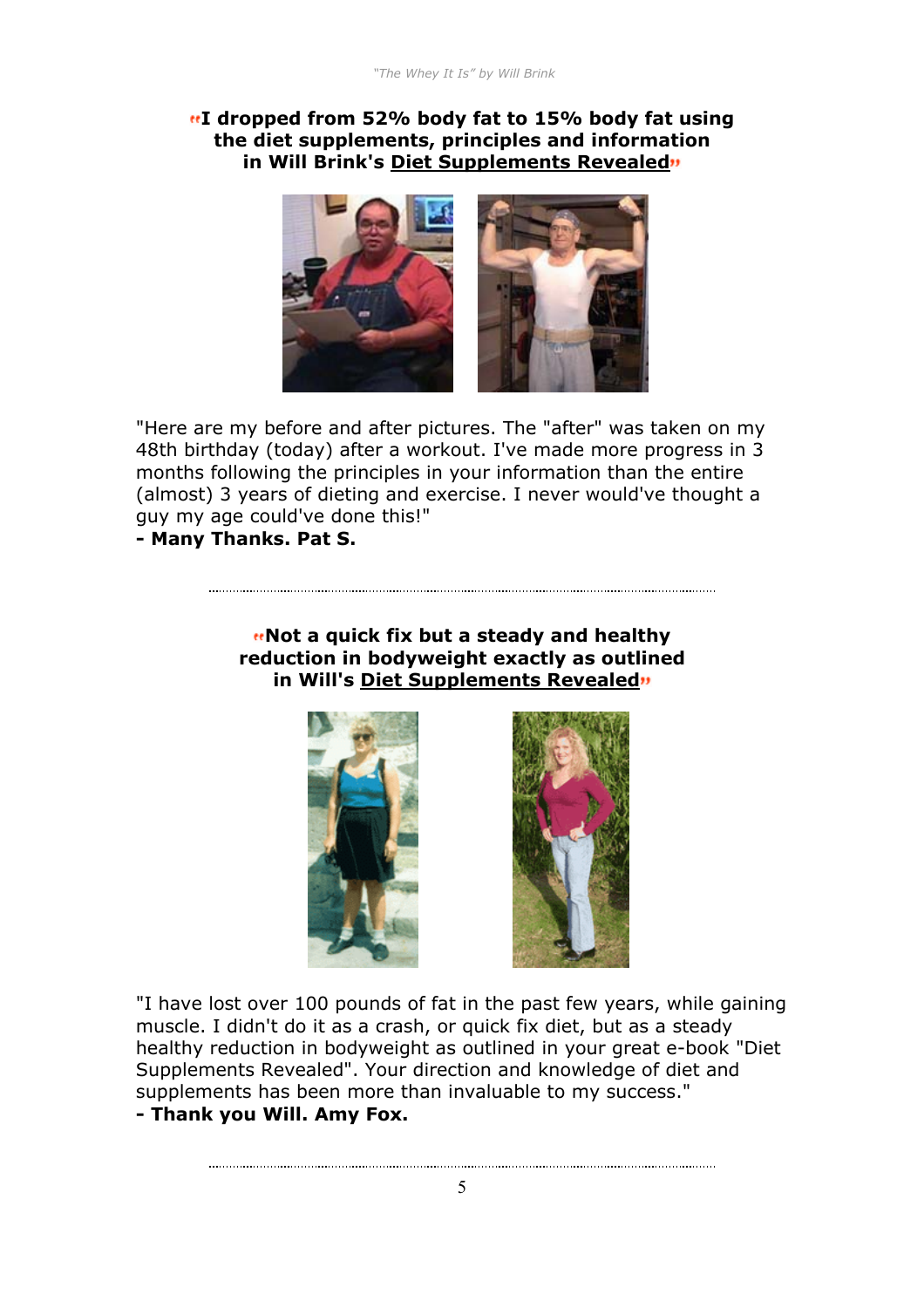

...I learnt so much from Will about losing fat with the correct diet and supplements, I wouldn't be this lean and healthy without him. His knowledge is unparalleled. I strongly suggest you read what Will has to say - It's a must for any man or woman trying to lose body fat and shape  $up.$ "

- **Lee Apperson**, Trainer/Model



Dear Will,

...Just a quick note to say thank you for the diet information. I've lost 18 pounds of fat in just over 8 weeks. I'm now 38 years old and 6% bodyfat. I would never have got this far without you."

Thank You again. **- Mike Serino**



#### **Actress and Model: Laurie de Nuccio**

...Will is a down-to-earth health visionary whose wisdom transcends the present-day medical mindset. The information was very empowering."

**- Laurie de Nuccio**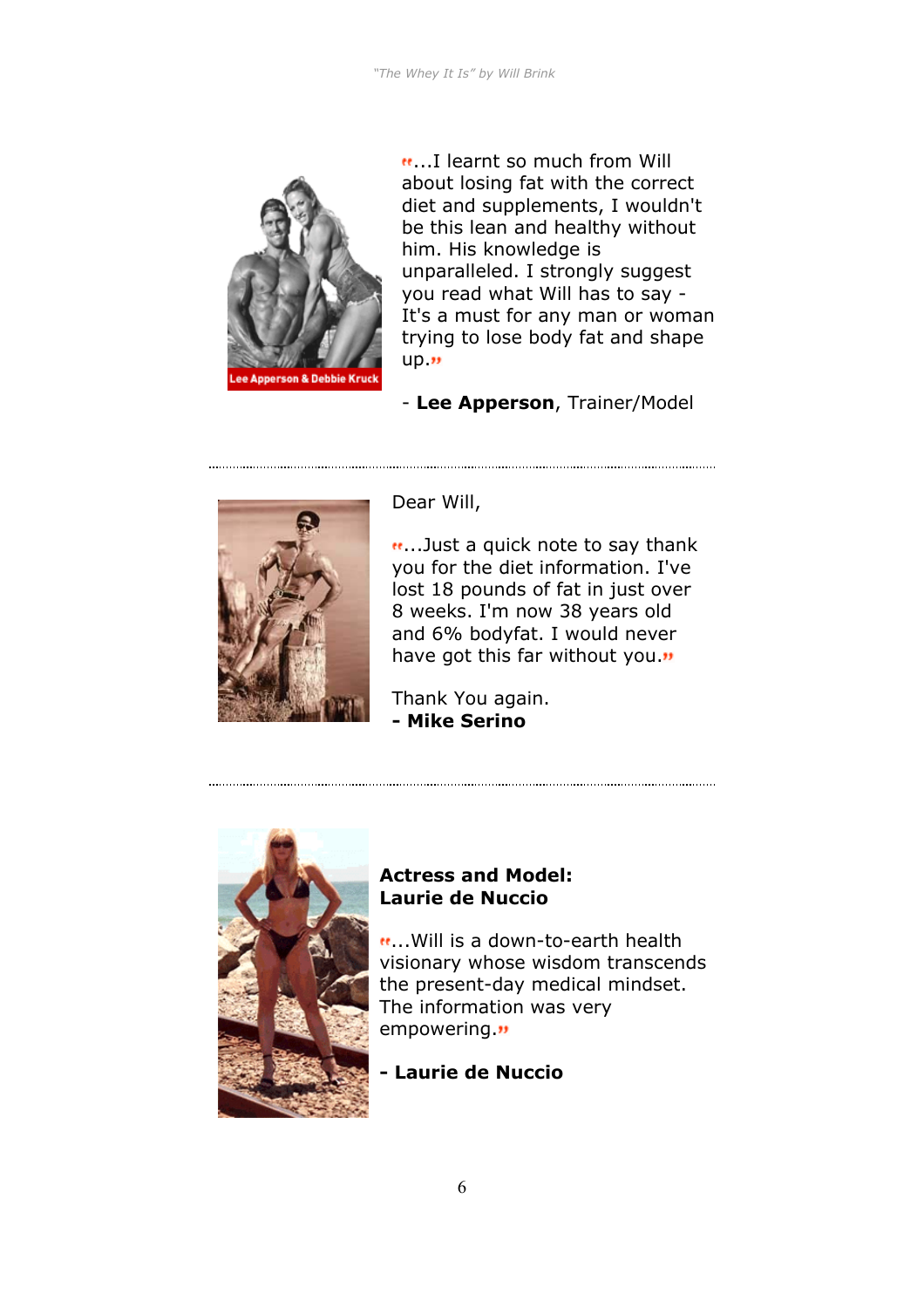## **"The Whey It Is"**

### **by Will Brink.**

If there is one thing that continues to perplex me, it is the disparity between how popular whey protein is (thanks in large part to yours truly) and how much confusion there is regarding this immensely popular supplement.

#### **Why are people so confused about whey?**

I have to conclude that it's part deceptive advertising by some unscrupulous supplement, companies, poorly researched articles put out by self proclaimed "guru" types, and the fact that whey is indeed a complicated protein. In this article I will endeavor to clear it all up once and for all. Lift the vale of secrecy, strip away the myths, and shatter the hyperbole surrounding this ultra popular supplement.

By the time you are through reading this article, you will know all that is needed to know regarding the differences in whey, such a concentrates vs. isolates, micro filtered vs. ion exchange, and many other answers to questions that seem to persist no matter how hard wise guy writers like me have tried to dispense with all the myths and misinformation/disinformation surrounding whey. Read this article carefully, put it to memory, and you will be the resident whey expert in the gym and amaze your friends at the next cookout if whey becomes a topic of discussion (man people go to some boring cookouts!).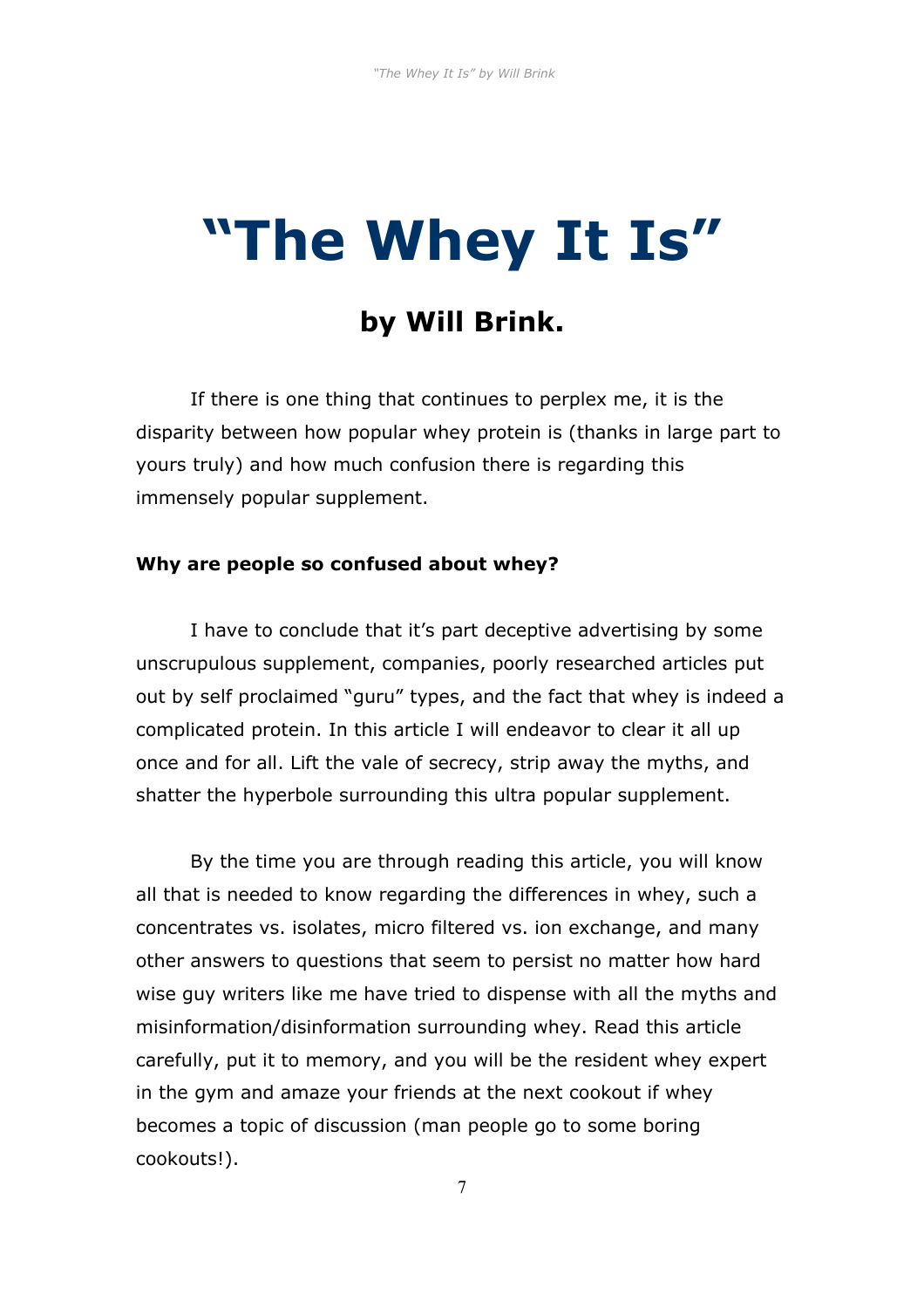#### **What is whey?**

When we talk about whey we are actually referring to a complex protein made up of many smaller protein subfractions such as: Betalactoglobulin, alpha-lactalbumin, immunoglobulins (IgGs), glycomacropeptides, bovine serum albumin (BSA) and minor peptides such as lactoperoxidases, lysozyme and lactoferrin. Each of the sub fractions found in whey has its own unique biological properties. Up until quite recently, separating these subfractions on a large scale was either impossible or prohibitively expensive for anything but research purposes. Modern filtering technology has improved dramatically in the past decade allowing companies to separate some of the highly bioactive peptides from whey, such as lactoferrin and lactoperoxidase.

Some of these sub fractions are only found in very minute amounts in cows milk, normally at less than one percent. For example, though one of the most promising subfractions for preventing various diseases, improving immunity and over all health, lactoferrin makes up approximately 0.5% or less of whey protein derived from cow milk (where as human milk will contain up to 15% lactoferrin). Over the past few decades, whey protein powders have evolved several generations from low grade concentrates to very high grade concentrates and isolates.

#### **What's so great about whey?**

Whey protein has become a staple supplement for most bodybuilders and other athletes and for good reason: it's a great protein for a wide variety of reasons. Whey has more recently caught on with the anti aging/longevity minded groups also, for it's effects on immunity.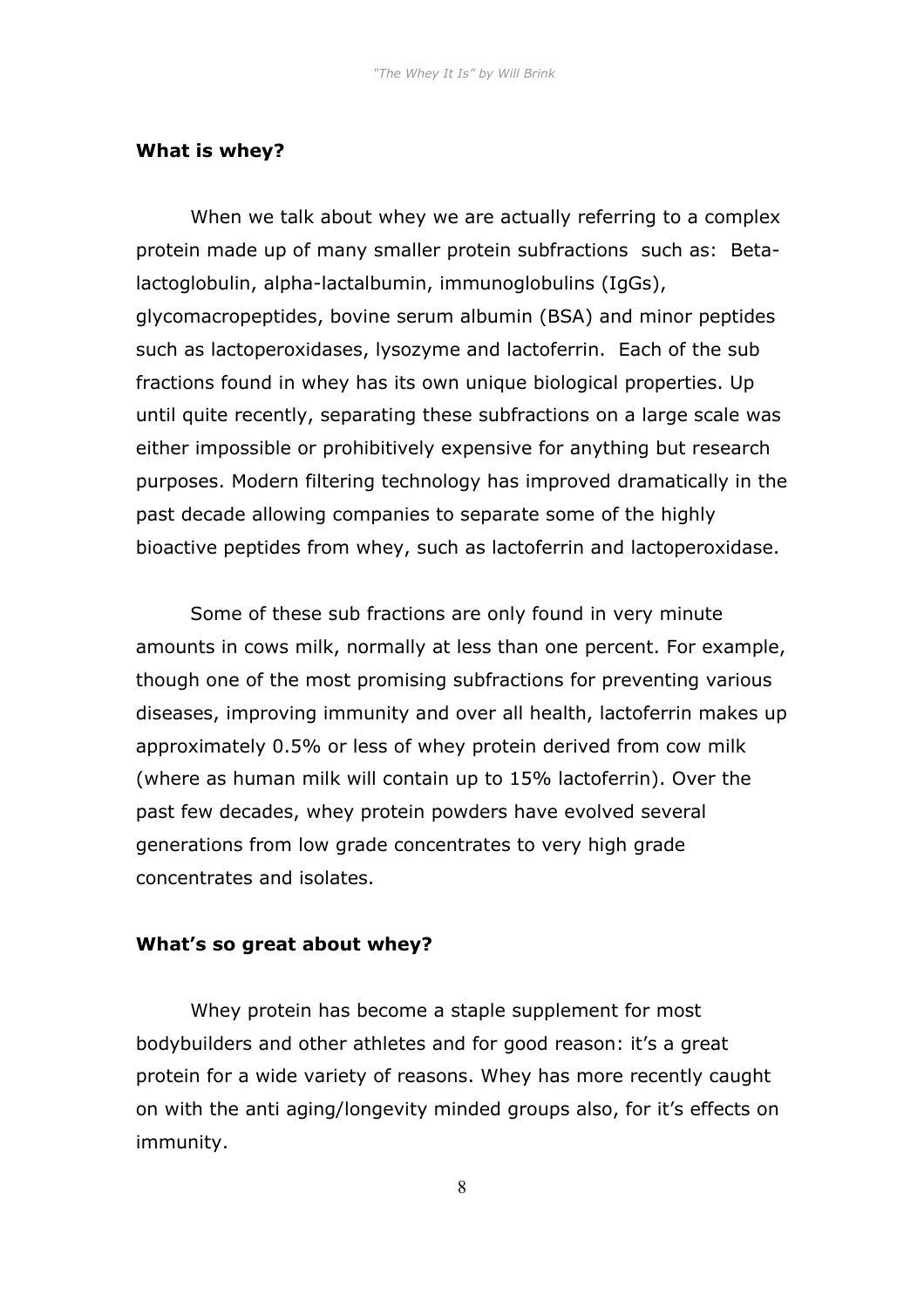A growing number of studies has found whey may potentially reduce cancer rates, combat HIV, improve immunity, reduce stress and lower cortisol, increase brain serotonin levels, improve liver function in those suffering from certain forms of hepatitis, reduce blood pressure, and improve performance, to name a few of its potential medical and sports related applications. Whey also has an exceptionally high biological value rating (though sellers of whey make FAR too big a deal of that fact) and an exceptionally high BCAA content.

One of whey's major effects is its apparent ability to raise glutathione (GSH). The importance of GSH for the proper function of the immune system cannot be overstated. GSH is arguably the most important water-soluble antioxidant found in the body.

The concentration of intracellular GSH is directly related to lymphocytes (an important arm of the immune system) reactivity to a challenge, which suggests intracellular GSH levels are one way to modulate immune function. GSH is a tri-peptide made up of the amino acids L-cysteine, L-glutamine and glycine. Of the three, cysteine is the main source of the free sulfhydryl group of GSH and is a limiting factor in the synthesis of GSH (though the effects of whey on GSH is more complicated than simply its cysteine content).

Because GSH is known to be essential to immunity, oxidative stress, general well being, and reduced levels of GSH are associated with a long list of diseases, whey has a place in anyone's nutrition program. Reduced GSH is also associated with over training syndrome (OTS) in athletes, so whey may very well have an application in preventing, or at least mitigating, OTS. Pertaining directly to athletes, some recent studies suggest whey may have direct effects on

9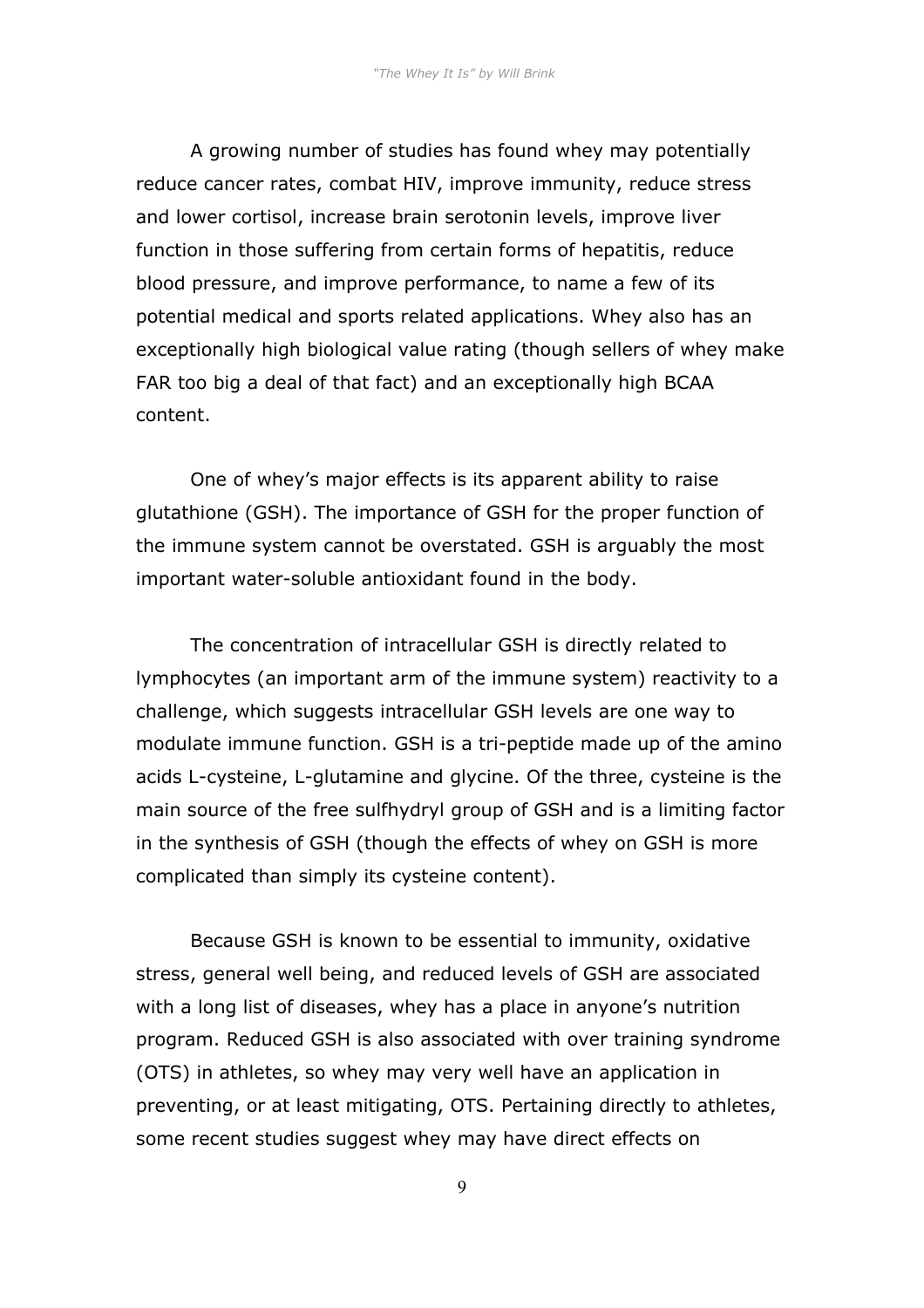performance and muscle mass, but this research is preliminary at best. Some studies have found oxidative stress contributes to muscular fatigue, so having higher GSH levels may allow you to train longer and harder, as some recent data suggests.

#### **Different types of whey:**

Most of the confusion surrounding whey, appears to be in understanding the different types of whey: concentrates, isolates, ion exchange, etc, etc. In the following sections, I will attempt to clear it all up for the reader.

#### **Pro's and con's of concentrates:**

First Generation whey protein powders contained as low as 30- 40% protein and contained high amounts of lactose, fat, and undenatured proteins. They were considered a "concentrate" and were used mostly by the food industry for baking and other uses. Modern concentrates now contain as high as 70-80% plus protein with reduced amounts of lactose and fat. Many people are under the impression that a WPC is inherently inferior to an isolate.

This is simply untrue. Though WPCs will contain less protein on a gram for gram basis than an isolate, a high quality WPC contains all sorts of interesting compounds not found in the isolates. Good concentrates contain far higher levels of growth factors, such as IGF-1, TGF-ß1, and TGF-ß2. They contain much higher levels of various phospho lipids, and various bio active lipids, such as Conjugated Linoleic Acid (CLA), and they often contain higher levels of immunoglobulins and lactoferrin. Although data is lacking as to whether or not these compounds found in a good WPC will effect an athlete's muscle mass or performance, studies do suggest these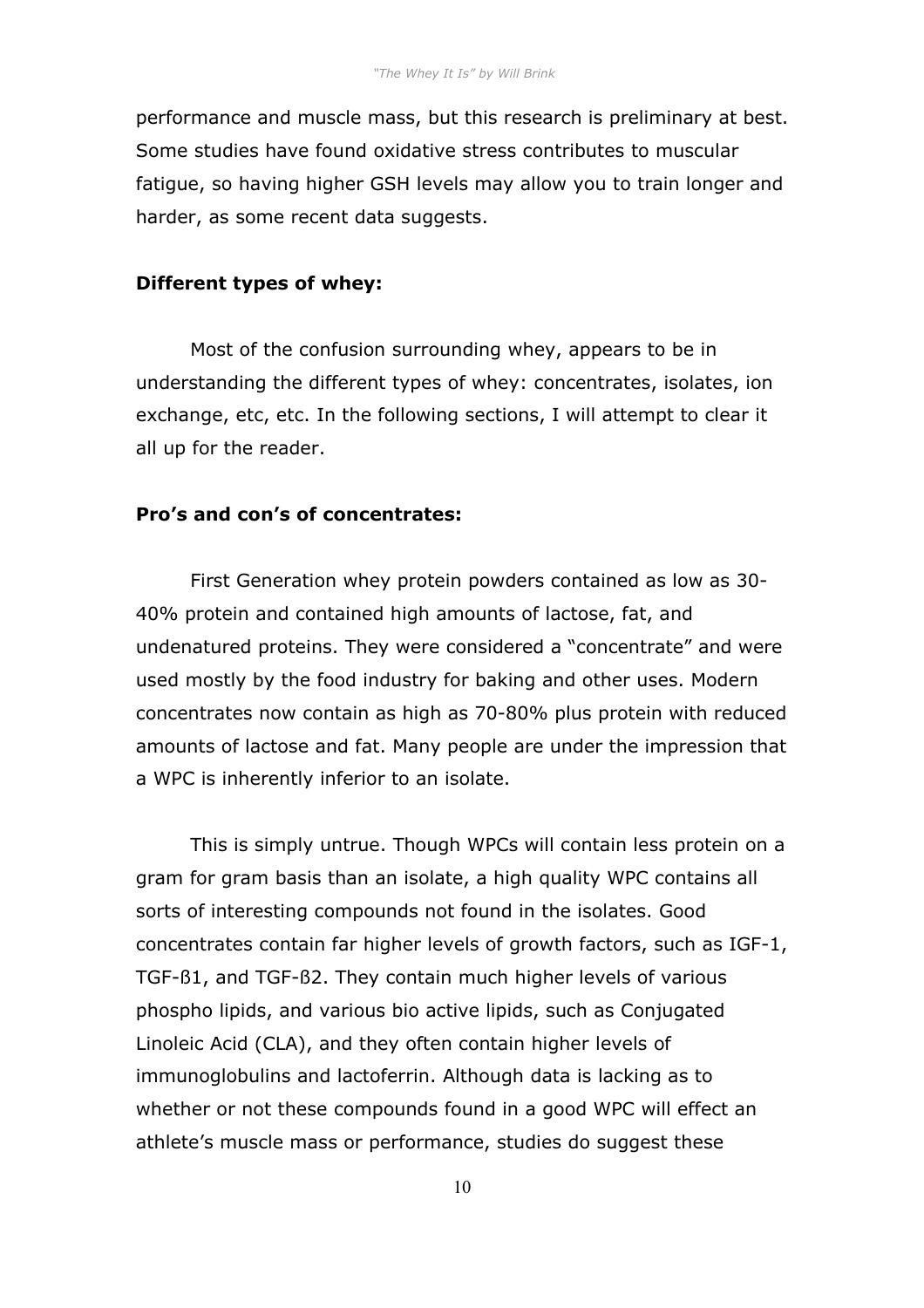compounds can improve immunity, intestinal health, and have many other effects that both athletes and "normal" people alike may find beneficial.

The drawbacks of WPCs are they have slightly less protein gram for gram than an isolate, and contain higher levels of fat (though these fats may in fact have beneficial effects) and higher levels of lactose. People should not be under the impression that a well made WPC is inherently inferior to a WPI and may in fact be a superior choice, depending on the goals of the person. For example, some people don't tolerate lactose well or are trying to watch every gram of fat in their diet, etc. while other may want the potentially beneficial effects of the additional compounds found in a high quality concentrate.

The pro's and con's of isolates, and the micro filtered vs. ion exchange debate.

WPI's generally contain as much as 90-96% protein. Research has found that only whey proteins in their natural undenatured state (i.e. native conformational state) have biological activity. Processing whey protein to remove the lactose, fats, etc. without losing its biological activity takes special care by the manufacturer. Maintaining the natural undenatured state of the protein is essential to its anticancer and immune stimulating activity. The protein must be processed under low temperature and/or low acid conditions as not to "denature" the protein and this becomes an even greater concern when making high grade isolates vs. concentrates. WPI's contain >90% protein contents with minimal lactose and virtually no fat. The advantage of a good WPI is that it contains more protein and less fat, lactose, and ash then concentrates on a gram for gram basis. However, it should be clear to the reader by now that whey is far more complicated than simple protein content, and protein content per se is

11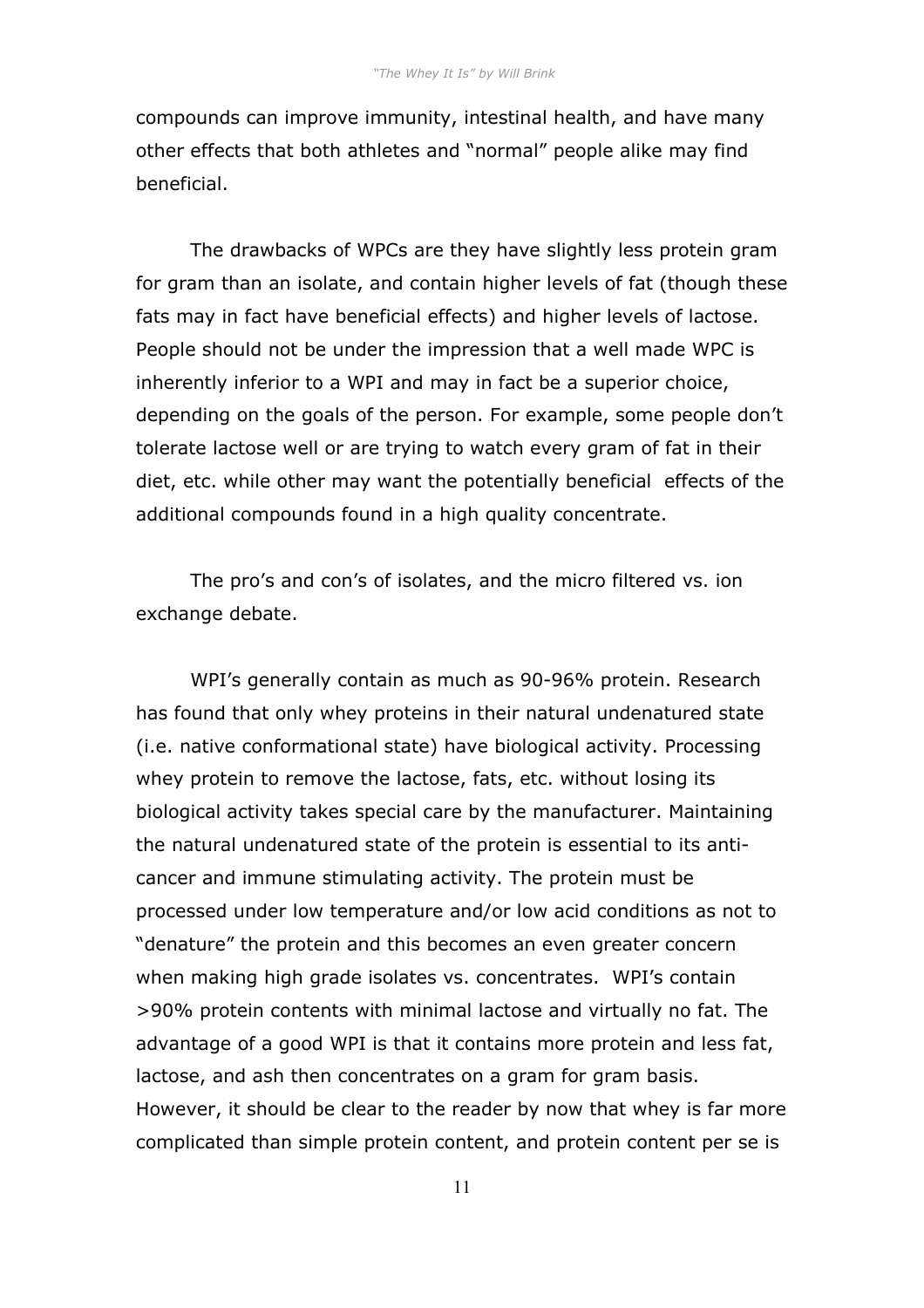far from the most important factor when deciding which whey to use. For example, ion exchange has the highest protein levels of any isolate. Does that make it the best choice for an isolate? No, but many companies still push it as the holy grail of whey.

 Ion exchange is made by taking a concentrate and running it through what is called an "ion exchange" column to get an "ion exchange whey isolate." Sounds pretty fancy but there are serious drawbacks to this method. As mentioned above, whey protein is a complex protein made up of many sub fraction peptides that have their own unique effects on health, immunity, etc. Some of these subfractions are only found in very small amounts.

In truth, the subfractions are really what ultimately makes whey the unique protein it is. Due to the nature of the ion exchange process, the most valuable and health promoting components are selectively depleted. Though the protein content is increased, many of the most important subfractions are lost or greatly reduced. This makes ion exchange isolates a poor choice for a true third-generation whey protein supplement, though many companies still use it as their isolate source due to the higher protein content. Ion exchange isolates can be as high as 70% or greater of the subfraction Beta-lactoglobulin, (the least interesting and most allergenic subfraction found in whey) with a loss of the more biologically active and interesting subfractions. So, the pros of an ion exchange whey is for those who simply want the very highest protein contents per gram, but the cons are that the higher protein content comes at cost; a loss of many of the subfractions unique to whey. Not an acceptable trade in my view considering the fact that the actual protein differences between a micro filtered type isolate is minimal from that of an ion exchange.

12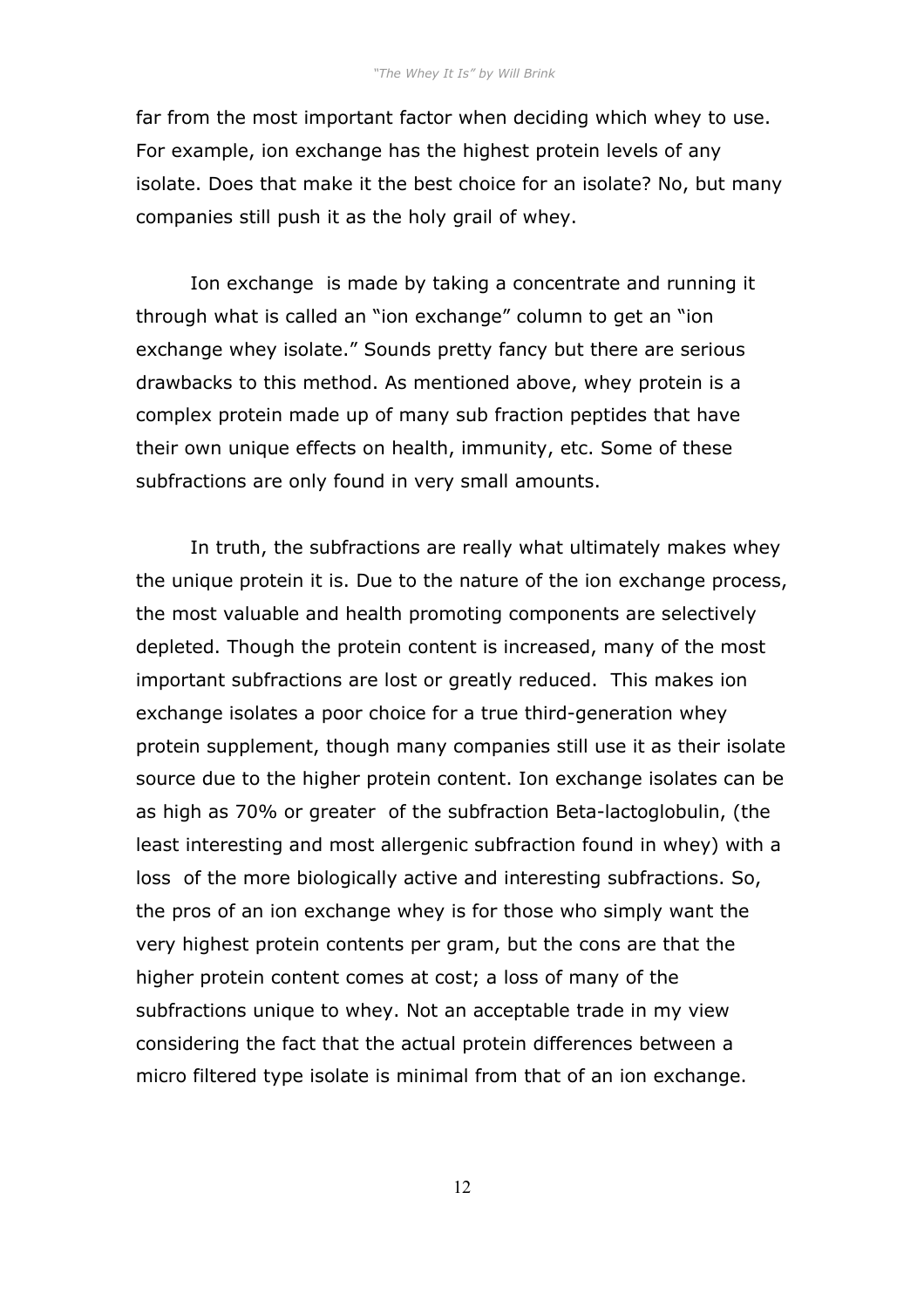This segues us nicely into looking at the micro filtered whey isolates. With the array of more recent processing techniques used to make WPI's - or pull out various subfractions - such as Cross Flow Micro filtration (CFM®) ultra filtration (UF), micro filtration (MF), reverse osmosis (RO), dynamic membrane filtration (DMF), ion exchange chromatography, (IEC), electro-ultrafiltration (EU), radial flow chromatography (RFC) and nano filtration (NF), manufacturers can now make some very high grade and unique whey proteins. Perhaps the most familiar micro filtered isolate to readers, would be CFM®\*. Although the term "cross flow micro filtered" is something of a generic term for several similar ways of processing whey, The CFM® processing method uses a low temperature micro filtration techniques that allows for the production of very high protein contents (>90%), the retention of important subfractions, extremely low fat and lactose contents, with virtually no undenatured proteins. CFM® is a natural non-chemical process which employs high tech ceramic filters, unlike ion exchange, which involves the use of chemical regents such as hydrochloric acid and sodium hydroxide. CFM® whey isolate also contains high amounts of calcium and low amounts of sodium.

To sum this section up:

- The pros of concentrates is there may be higher levels of various –and potentially beneficial – growth factors, lipids, phospholipids, and other potentially interesting compounds. The cons are lower protein gram for gram than isolates, and higher levels of fat and lactose that some people may wish to avoid. Like all whey proteins, not all concentrates are created equal in their levels of the above mentioned compounds of interest.
- The pros of Ion exchange isolates is extremely low fat and lactose levels, with the highest protein levels (on a gram for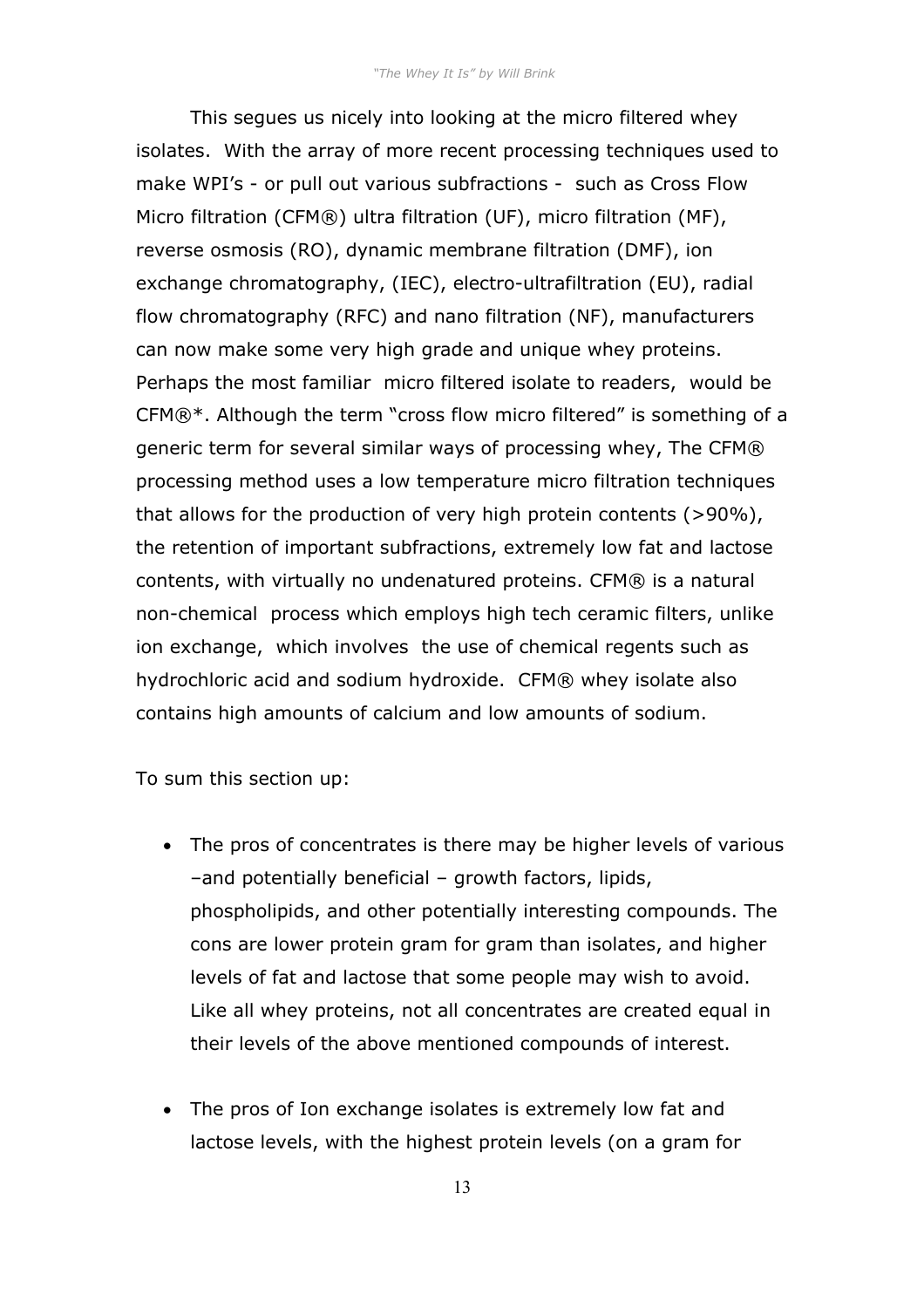gram basis). The cons –which outweigh the pros in my view – is the loss of important subfractions in favor of higher amounts of Beta-Lac.

• The pros of well made micro filtered isolates, is a high protein content (90% or above), low lactose and fat levels, very low levels of undenatured proteins, and the retention of important subfractions in their natural ratios. There really are no cons per se, unless the person wants the additional compounds (e.g., higher levels of growth factors, CLA, etc.) found in a well made concentrate.

 $*$  = CFM® is a trade mark process (hence the annoying trade mark sign next to when ever I write CFM) of Glanbia Nutritionals, a large dairy company out of Ireland with offices in the US.

#### **New directions/the future for whey**

There are several interesting directions in the development and processing of the next generation of whey proteins.

• Optimizing sub fraction ratios, etc: Another fairly new development in whey processing is the ability to isolate out certain bio active sub fraction proteins on a large scale from whey proteins, such as lactoferrin or Glycomacro peptide, using some of the processing methods mentioned above. This was not possible to do on a large scale just a few years ago but can be done today with modern filtering techniques employed by a small number of companies. This allows for a truly tailored protein supplement; the ability to add back in certain subfractions in amounts that can't be found in nature. Take for example the subfraction lactoferrin. In many whey products, it is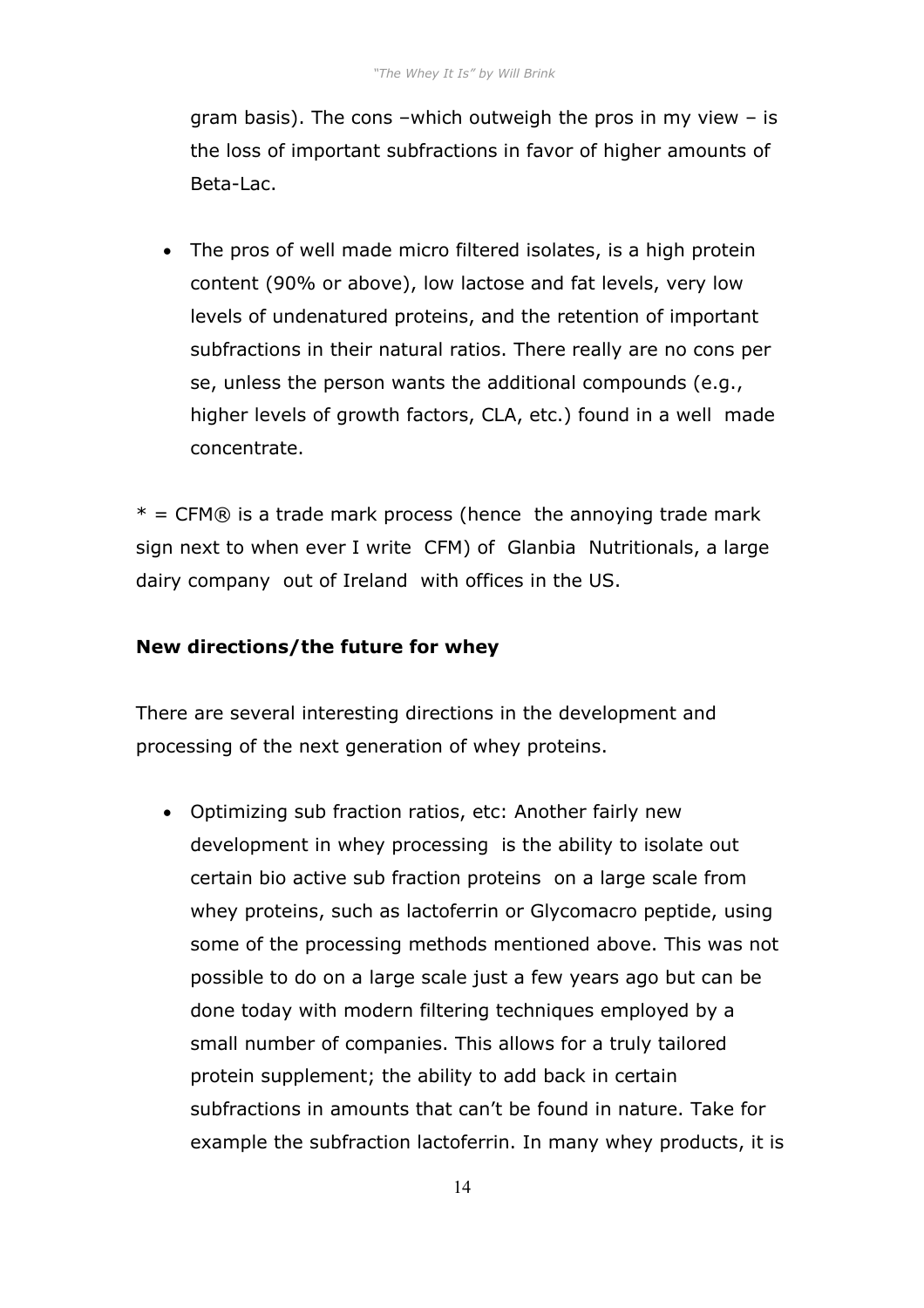nonexistent due to the type of processing employed. The best whey products will contain less than 1% lactoferrin and more like .5% of this rare but important micro-fraction. Some companies are now able to add in a specific subfraction to get a truly "designer" protein. One company is also working on making an isolate that will have higher levels of the beneficial subfraction , alpha-lactalbumin, and lower levels of the more allergenic and less nutritive subfraction, Beta-lactoglobulin. "High alpha-lac" whey isolates would be potentially superior to what is currently on the market in large scale production.

On the concentrate front, there is a company that is producing a concentrate with much higher levels of the aforementioned growth factors (IGF-1, TGF-ß1, and TGF-ß2), and other bio active compounds, such as various phospho lipids, Conjugated Linoleic Acid (CLA), immunoglobulins, and lactoferrin and has a fat content of approx 15%, which is 5-10% higher in fat than most concentrates, but it's the fat that contains those compounds.

• Hydrolyzed proteins make a comeback: Most people remember hydrolyzed proteins were all the rage a few years ago, then dropped off sharply. "Hydrolyzed" basically means the protein has been 'broken down' partially into peptides of different lengths. Because the protein is already partially 'broken down' it is absorbed faster, which may have positive effects under certain circumstances, such certain metabolic conditions (i.e., burn victims or people with certain digestive disorders and pre term infants). Whether or not hydrolyzed proteins are truly an advantage to athletes has yet to be proven. The hype over hydrolyzed proteins was based pretty much on one rat study that found fasted rats given Hydrolyzed protein had higher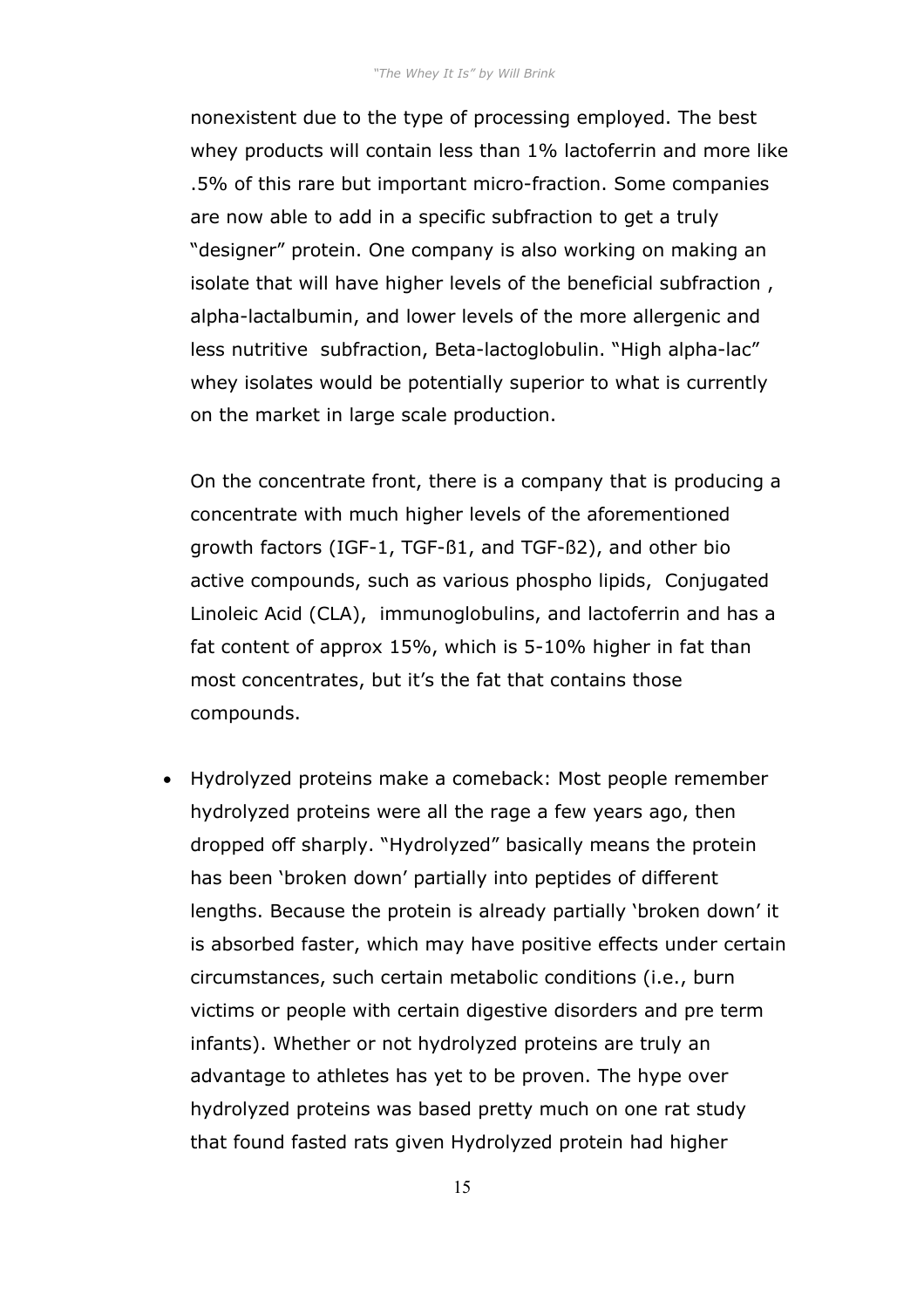nitrogen retention then rats fed whole protein. Too bad no one ever followed up with a human study with athletes showing the same thing. Regardless, the reason Hydrolyzed protein supplements never became more popular was due to the fact they tasted awful, were expensive, and lacked enough data to really support its use. The way they were produced at the time also denatured the protein heavily. One company has a method for Hydrolyzing whey protein that uses an enzymatic process that tastes OK and does not denature the protein. It also appears to be fairly cost effective. This type of Hydrolyzed whey may have some interesting, albeit poorly researched, applications for bodybuilders and other athletes.

• Got milk minerals? Another potentially useful product to bodybuilders and other athletes, is a process for extracting milk minerals from the milk. This gives a highly bio available form of calcium without the fat and lactose of dairy products, and also contains other minerals and nutrients, such as magnesium, phosphorus, potassium, and zinc, needed for optimal bone formation and metabolism. Recent research suggests that higher calcium intakes are associated with lower blood pressure, and other positive effects on health. Most interesting to bodybuilders and other athletes however, is a growing body of research that has found higher calcium intakes leads to reduced bodyfat levels and may help shift the metabolism to increased lipolysis (fat breakdown) and decrease lipogenesis (formation of fat). Though bodybuilder types don't tend to suffer from bone density issues, many may not be getting an optimal intake of calcium to see changes in bodyfat levels. This new milk mineral product added to various protein formulas, might be just what the anabolic doctor ordered for athletes looking to minimize bodyfat and maximize muscle mass.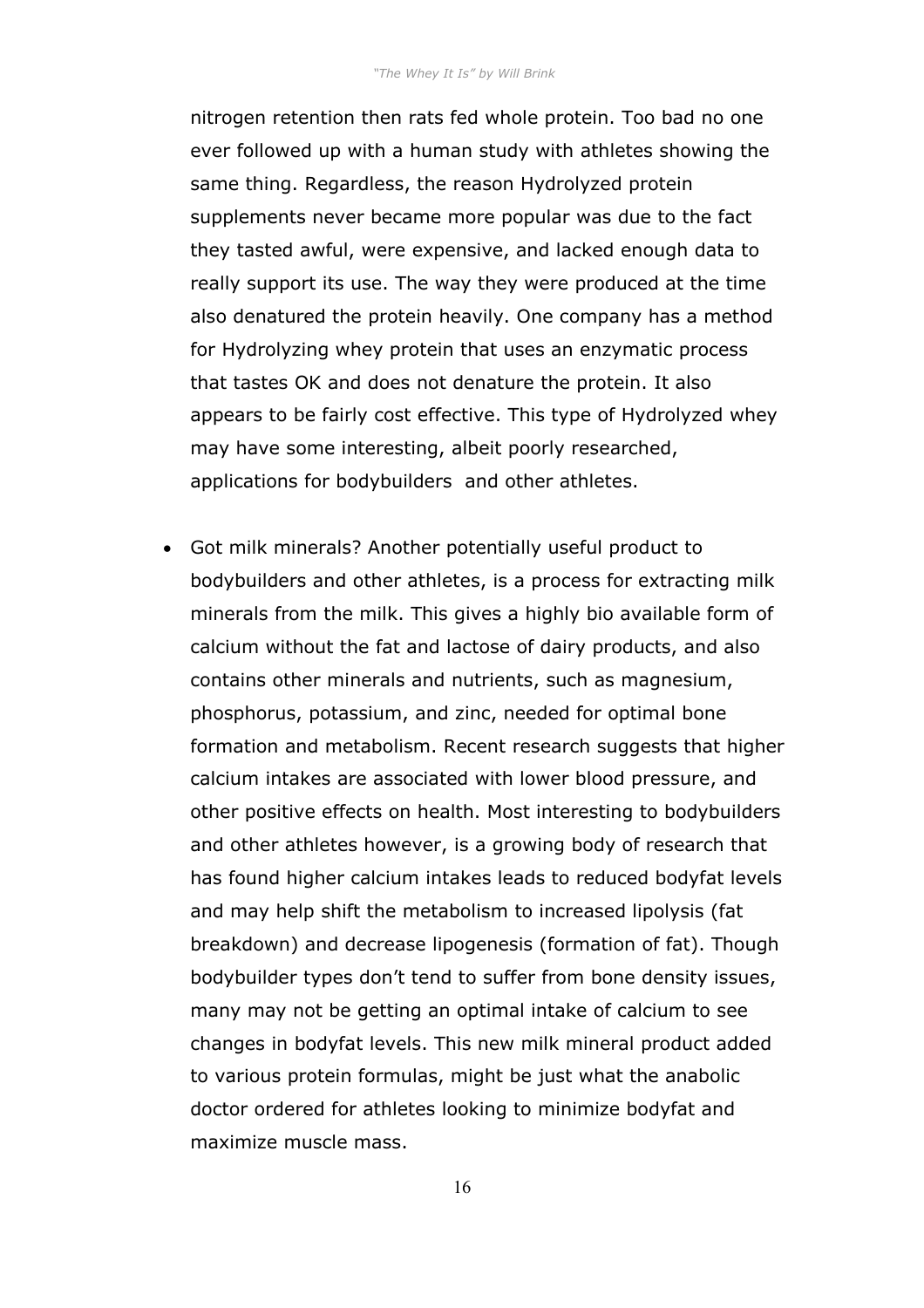

#### **Conclusion**

Well there you have it. I hope this article finally clears up the major confusion people have surrounding whey, so the reader can now be an educated consumer when they go to buy that next can of whey. Don't be fooled by the hype. Whey is great stuff for many reasons, but you wont "*add mounds of muscle in ultra short time*" from the simple addition of whey to your diet… I also suggest people keep an eye out for some of the newer developments I outlined above that will probably be finding their way into the next generation of whey based formulas.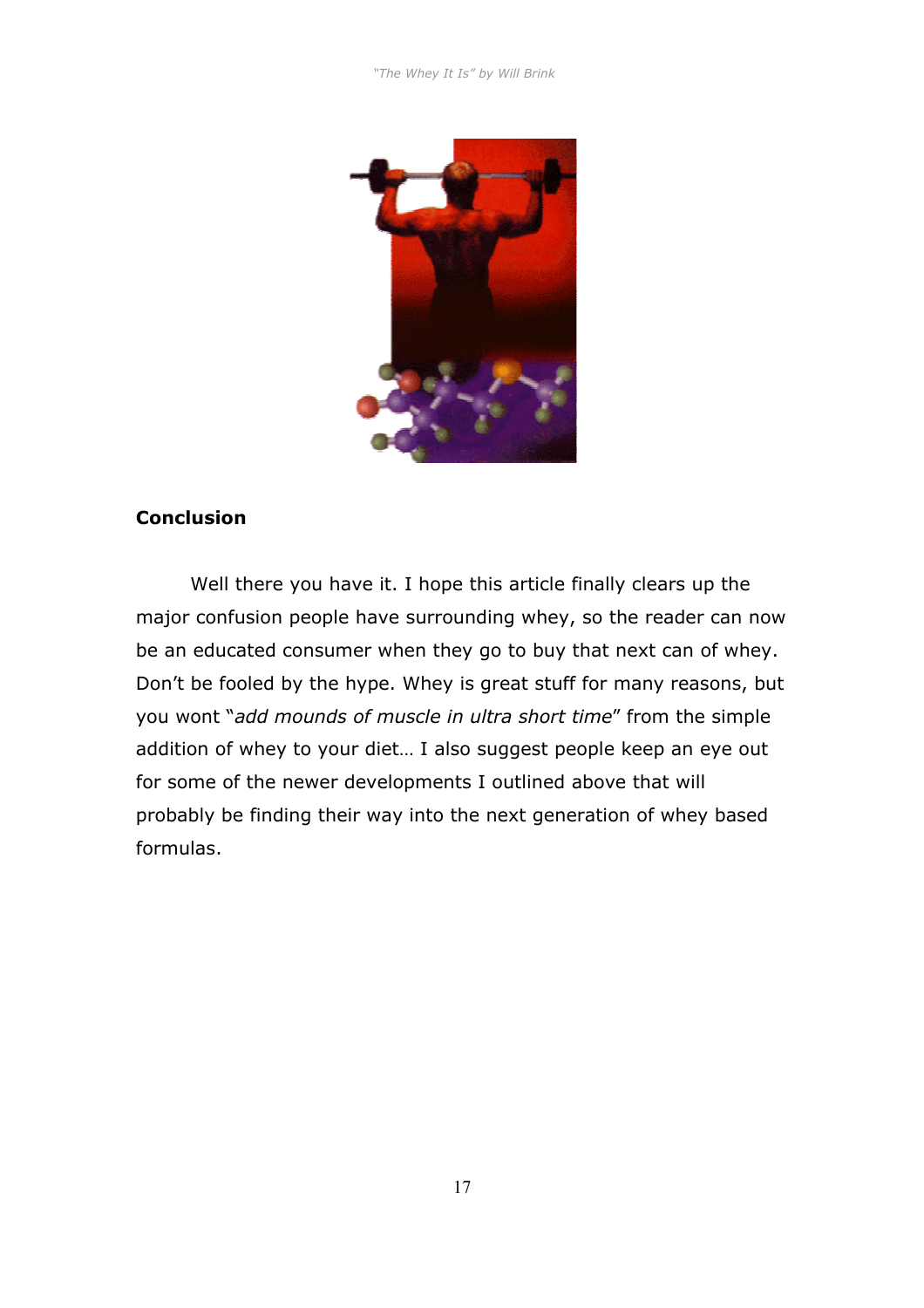#### **Don't forget to check out Will's two superb ebooks:**



**[Diet Supplements Revealed](http://aboutsupplements.com/cgi/at.cgi?a=247018) -** Learn which diet and weight loss supplements burn fat fast and which are no more than hype... And discover a scientifically proven, totally personalized fat loss diet all within the next 10 minutes, by sports nutrition and supplements expert Will Brink.



**[Muscle Building Nutrition Guide and Bodybuilding Supplements](http://musclebuildingnutrition.com/cgi/at.cgi?a=247018)** 

**[Review](http://musclebuildingnutrition.com/cgi/at.cgi?a=247018) - Build serious lean muscle in record time with a proven** muscle building nutrition plan and discover exactly which bodybuilding supplements work and which are no more than pure marketing hype, by sports nutrition and supplements expert Will Brink.